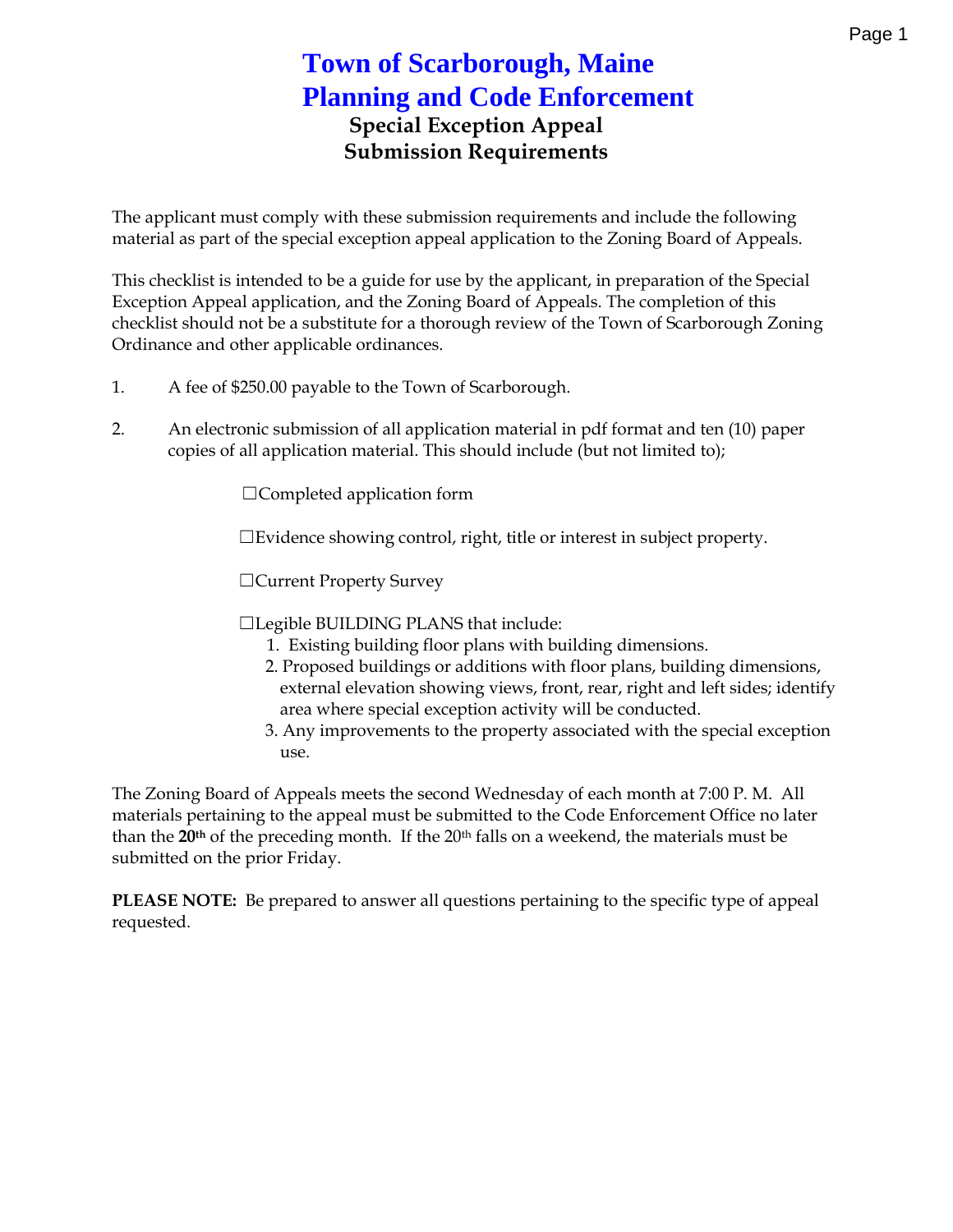# **Town of Scarborough, Maine Planning and Code Enforcement**

## **STANDARDS FOR SPECIAL EXCEPTIONS**

Before it issues a special exception permit, the Board of Appeals shall find, as a matter of fact, that the proposed use meets the following criteria:

**a.** The proposed use will not create unsanitary or unhealthful conditions by reason of sewage disposal, emissions to the air or water, or other aspects of its design or operation.

**b.** The proposed use will not create unsafe vehicular or pedestrian traffic conditions when added to existing and foreseeable traffic in its vicinity.

**c.** The proposed use will not create public safety problems which would be substantially different from those created by existing uses in the neighborhood or require a substantially greater degree in municipal fire or police protection than existing uses in the neighborhood. **d.** The proposed use will not result in sedimentation or erosion, or have an adverse effect on water supplies.

**e.** The proposed use will be compatible with existing uses in the neighborhood, with respect to physical size, visual impact, intensity of use, proximity to other structures and density of development.

**f.** If located in a shoreland zone as depicted on the Town of Scarborough Official Shoreland Zoning Map, the proposed use will comply with all of the requirements of the Town of Scarborough Shoreland Zoning Ordinance. (8/5/92)

**g.** The applicant has sufficient right, title or interest in the site of the proposed use to be able to carry out the proposed use.

**h.** The applicant has the technical and financial ability to meet the standards of this Section and to comply with any conditions imposed by the Board of Appeals pursuant to subsection 5 of this Section.

**i.** The proposed use will be compatible with existing uses in the neighborhood, with respect to the generation of noise and hours of operation.

**NOTE:** The applicant may also need to address how proposed use will comply with any applicable performance standards from Section IX of the Scarborough Town Ordinances.

#### **CONDITIONS ON SPECIAL EXCEPTIONS**

Upon consideration of the standards listed in subsection 4 of this Section, the Board of Appeals may attach such condition, in addition to those required by other provisions of this Ordinance, as it finds necessary to insure compliance with those standards and all other applicable requirements of this Ordinance. Violation of any of those conditions shall be a violation of this Ordinance. Such conditions may include, but are not limited to, specifications for: type of vegetation, increased setbacks and yards, specified sewage disposal and water supply facilities, landscaping and planting screens, hours of operation, operation controls, professional inspection and maintenance, sureties, location of piers, docks, parking and signs, and types of construction.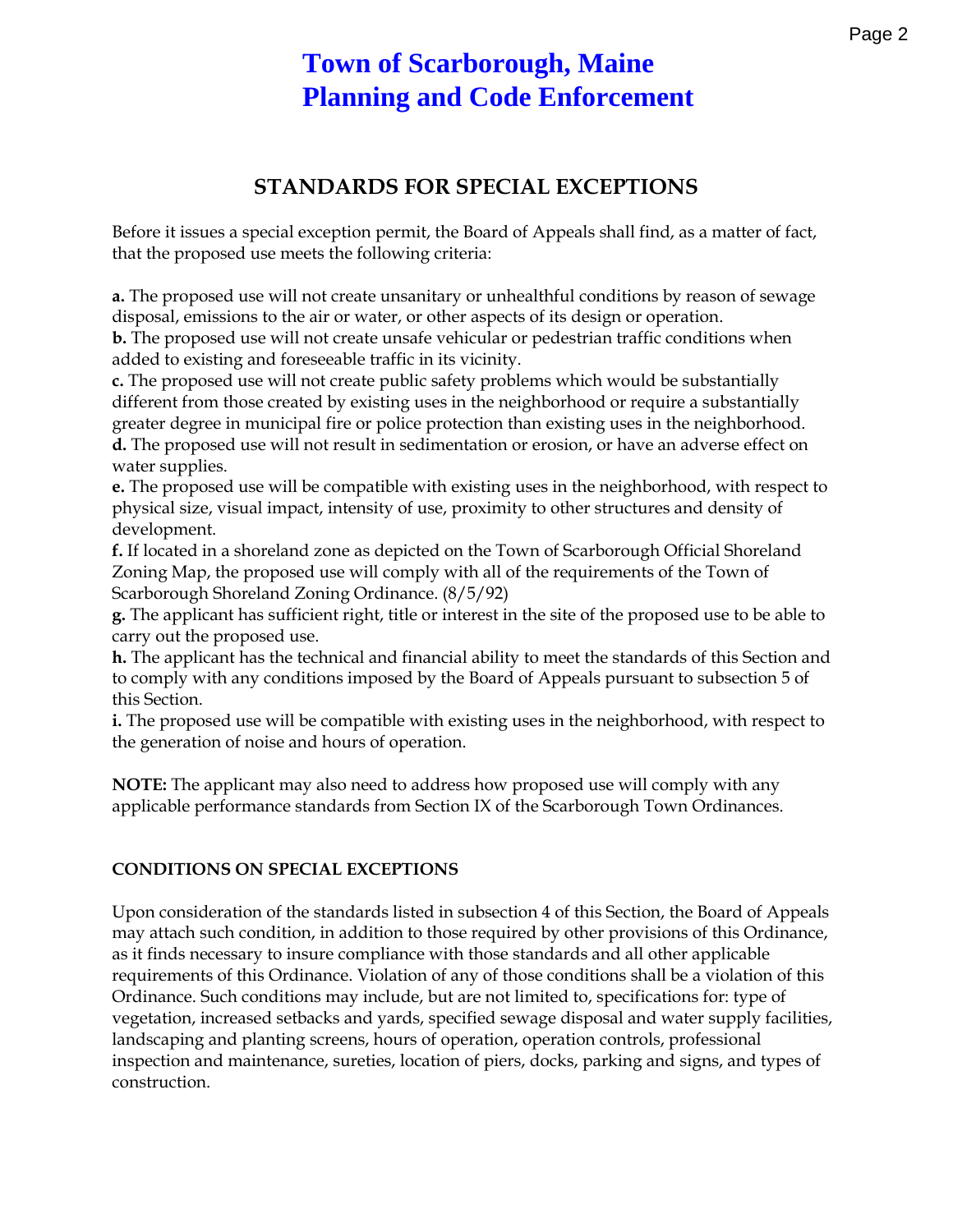### Application for a Special Exception

| Appellant Name                                                                    |                        |
|-----------------------------------------------------------------------------------|------------------------|
|                                                                                   |                        |
|                                                                                   |                        |
|                                                                                   |                        |
| Nature of Right, title or interest in subject property:__________________________ |                        |
| Assessors Map & Lot Number: ____________________________                          | Zoning                 |
| $Yes_{---}$ $No_{---}$<br>Is the property located in a Shoreland Zone?            |                        |
| Is the property located in a Flood Zone?                                          | $Yes_{---}$ $No_{---}$ |
|                                                                                   |                        |

| Name of Representative:________________________________<br>(if other than property owner) |  |
|-------------------------------------------------------------------------------------------|--|
| Representative Mailing Address:                                                           |  |
| Representative Phone Number: _____________________                                        |  |
|                                                                                           |  |
|                                                                                           |  |

Description of tobsee op rospecial Exception

Standards for Special Exceptions Before it issues a special exceptrof permetalstishe a Bo find, as a matter of the proposed use meets the following criteria: (Please explain how the criteria listed below)

a.The proposed use will not create unsanitary or unhealthful conditio disposal, emissions to the air or water, or other aspects of its desig

b. The proposed use will not create unsafe vechocondliations prehobenstrian tra added to existing and foreseeable traffic in its vicinity: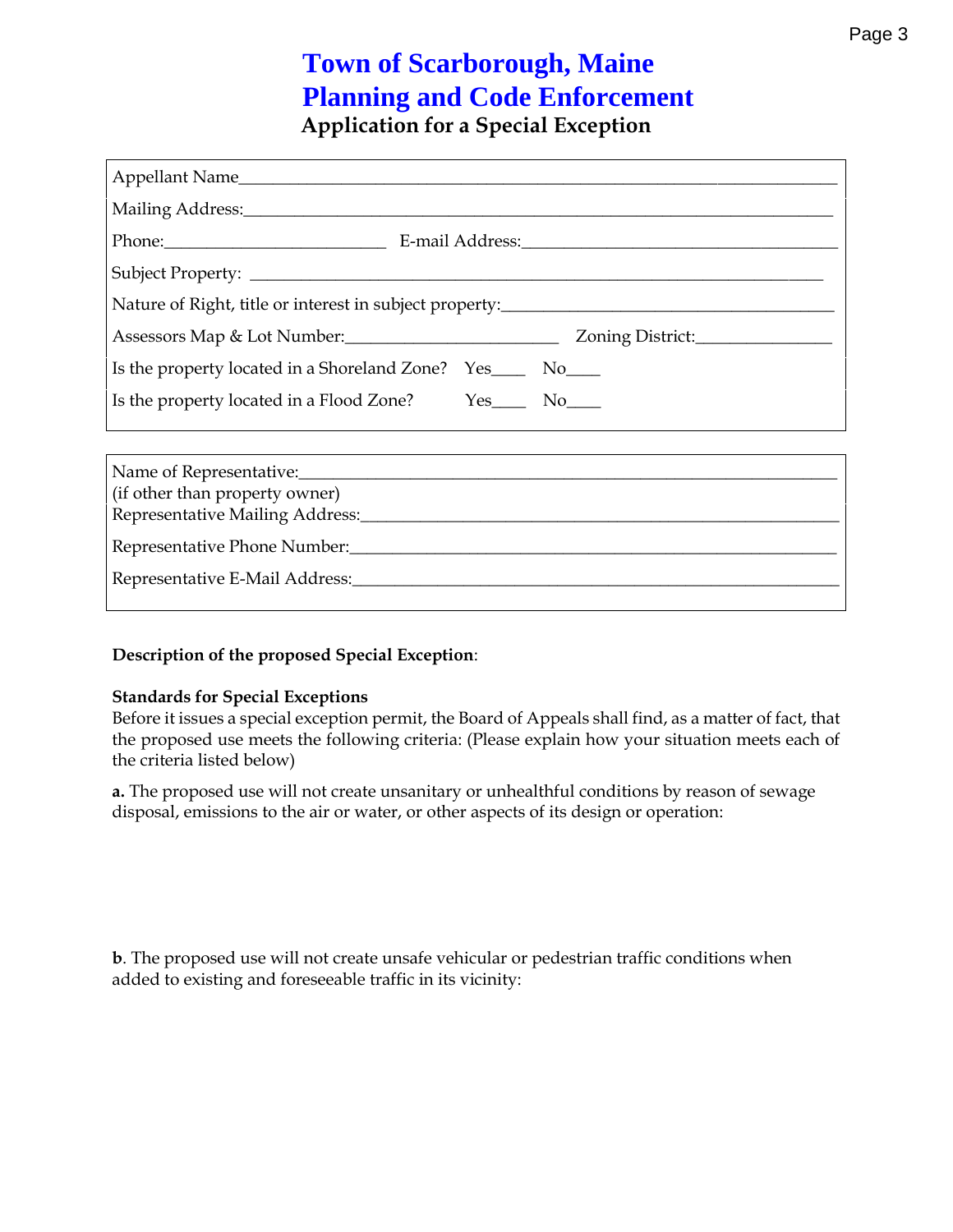c.The proposed use will not create public safety problems which woul different from those created by existing uses in slues stanghish of or greater degree in municipal fire or police protection than existing us

d.The proposed use will not result in sedimentation or erosion, or ha water supplies:

e.The proposewdilusbee compatible with existing uses in the neighborho physical size, visual impact, intensity of use, proximity to other development:

f.If located in a Shoreland zone as depicted on ftfhieiallo who onlanged rborough on  $\mathbf s$ Zoning Map, the proposed use will comply with all of the require Scarborough Shoreland Zoning Ordinance: